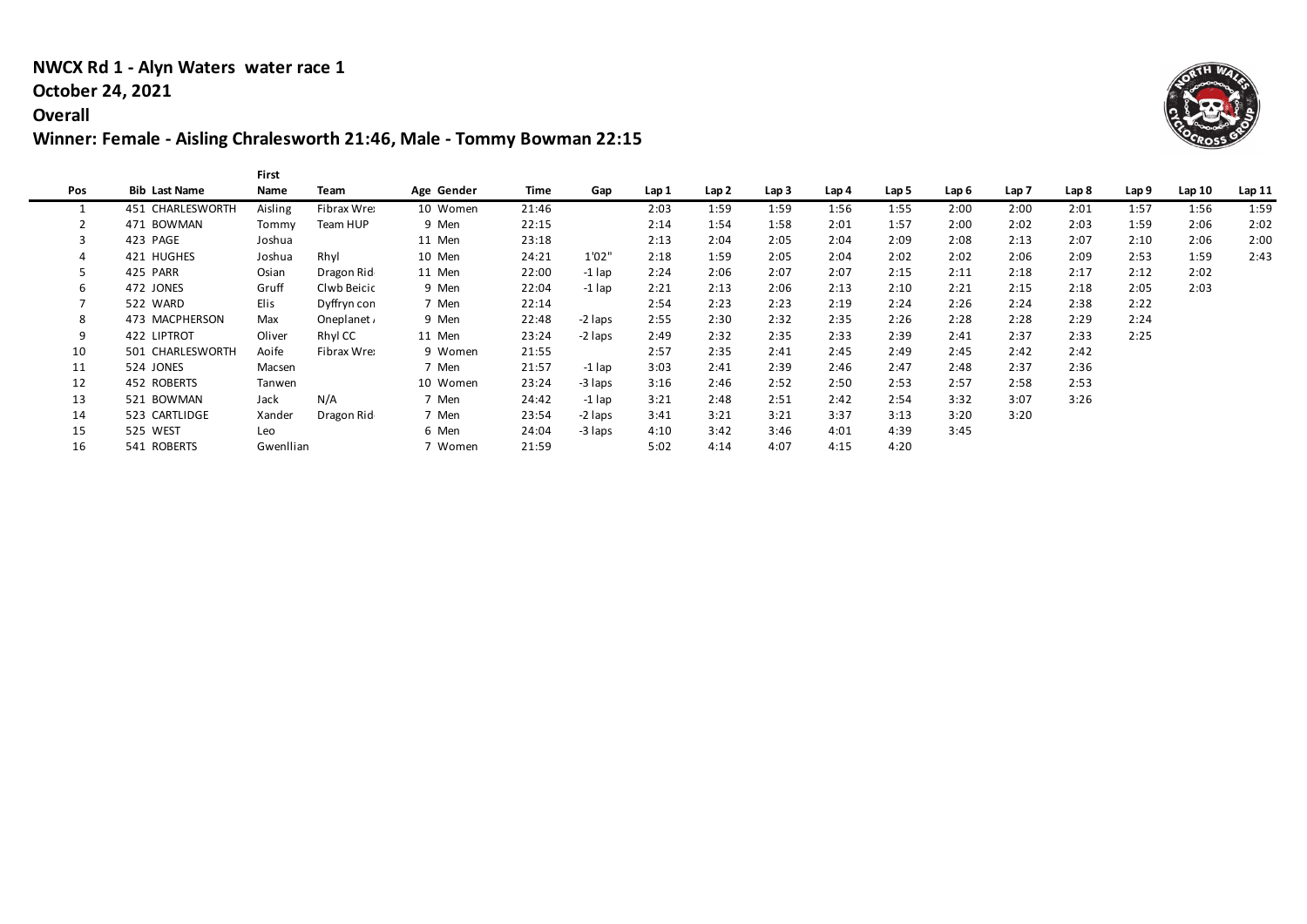## **U10 boys (Men) winner: 22:15 NWCX Rd 1 - Alyn Waters water race 1 October 24, 2021**



| Pos | <b>Bib Last Name</b> | <b>First Name</b> | Team                          | Age Gender | Time  | Gap     | Lap 1 | Lap 2 | Lap 3 | Lap 4 | Lap 5 | Lap 6 | Lap 7 | Lap 8 | Lap 9 | Lap 10 | Lap 11 |
|-----|----------------------|-------------------|-------------------------------|------------|-------|---------|-------|-------|-------|-------|-------|-------|-------|-------|-------|--------|--------|
|     | 471 BOWMAN           | Tommv             | Team HUP                      | Men        | 22:15 |         | 2:14  | 1:54  | 1:58  | 2:01  | 1:57  | 2:00  | 2:02  | 2:03  | 1:59  | 2:06   | 2:02   |
|     | . 472 JONES          | Gruff             | Clwb Beicio Dwyfor            | Э Men      | 22:04 | -1 lap  | 2:21  | 2:13  | 2:06  | 2:13  | 2:10  | 2:21  | 2:15  | 2:18  | 2:05  | 2:03   |        |
|     | 473 MACPHERSON       | Max               | Oneplanet Adventure Bike Club | 9 Men      | 22:48 | -2 laps | 2:55  | 2:30  | 2:32  | 2:35  | 2:26  | 2:28  | 2:28  | 2:29  | 2:24  |        |        |

Total: 3 Starters, 0 DNF, 2 Lapped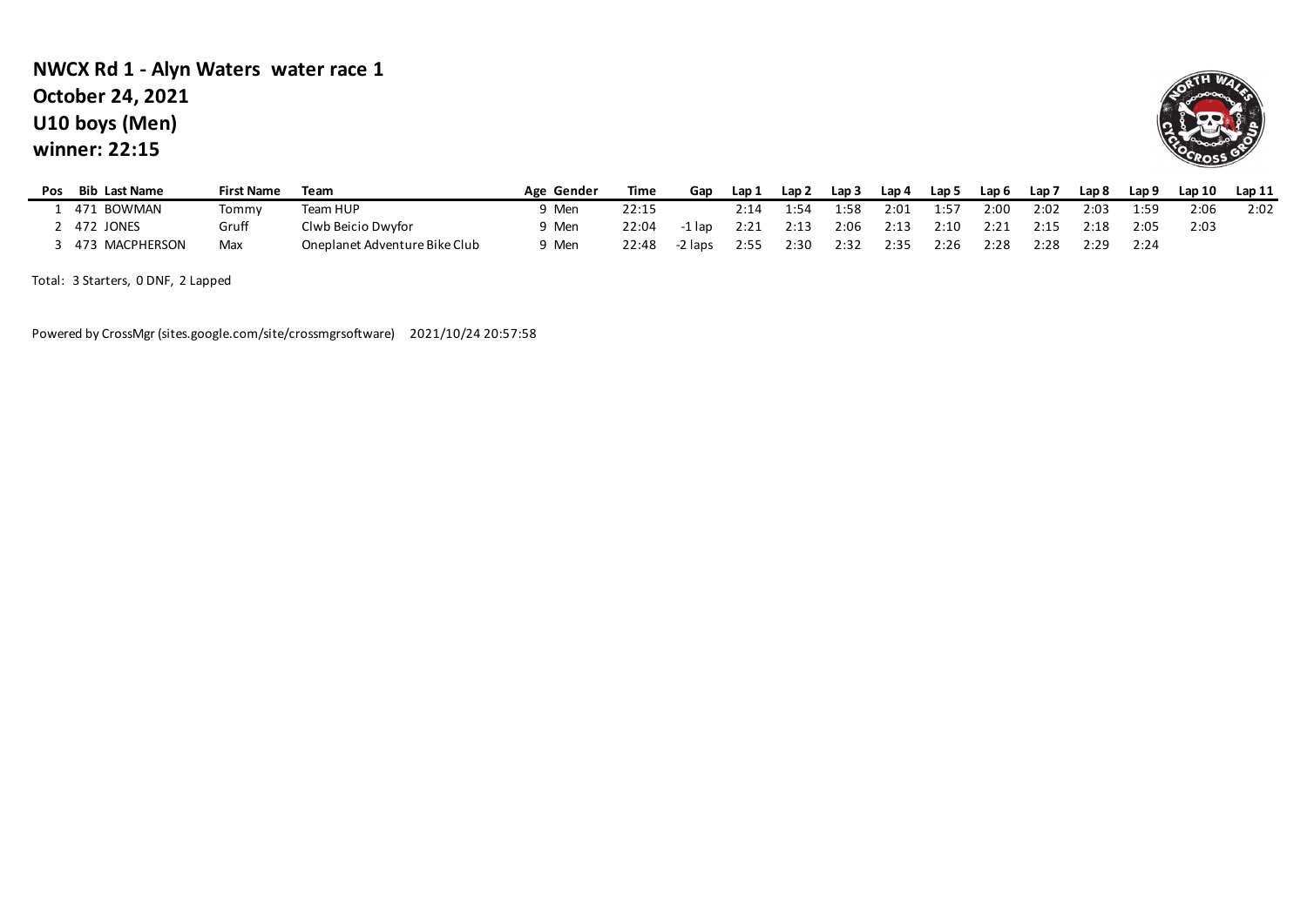## **U10 girls (Women) winner: 21:55 NWCX Rd 1 - Alyn Waters water race 1 October 24, 2021**



| Pos | <b>Bib</b><br><b>Last Name</b> | $- \cdot$<br><b>First Name</b> | Team                      | Gender<br>Age | <b>Time</b>        | Gar | Lap : | Lap 2 | Lap | Lap 4 | Lap 5 | Lap 6 | Lap 7 | Lap <sub>8</sub> |
|-----|--------------------------------|--------------------------------|---------------------------|---------------|--------------------|-----|-------|-------|-----|-------|-------|-------|-------|------------------|
|     | CHARLESWORTH<br>501            | <b>\oife</b>                   | Fibrax Wrexham Roads Club | Womer.        | 21.55<br>- - - - - |     | - -   | 0.21  | 14′ | 7.11  | 2:40  | 2:4!  | 2:42  | 2:42             |

Total: 1 Starters, 0 DNF, 0 Lapped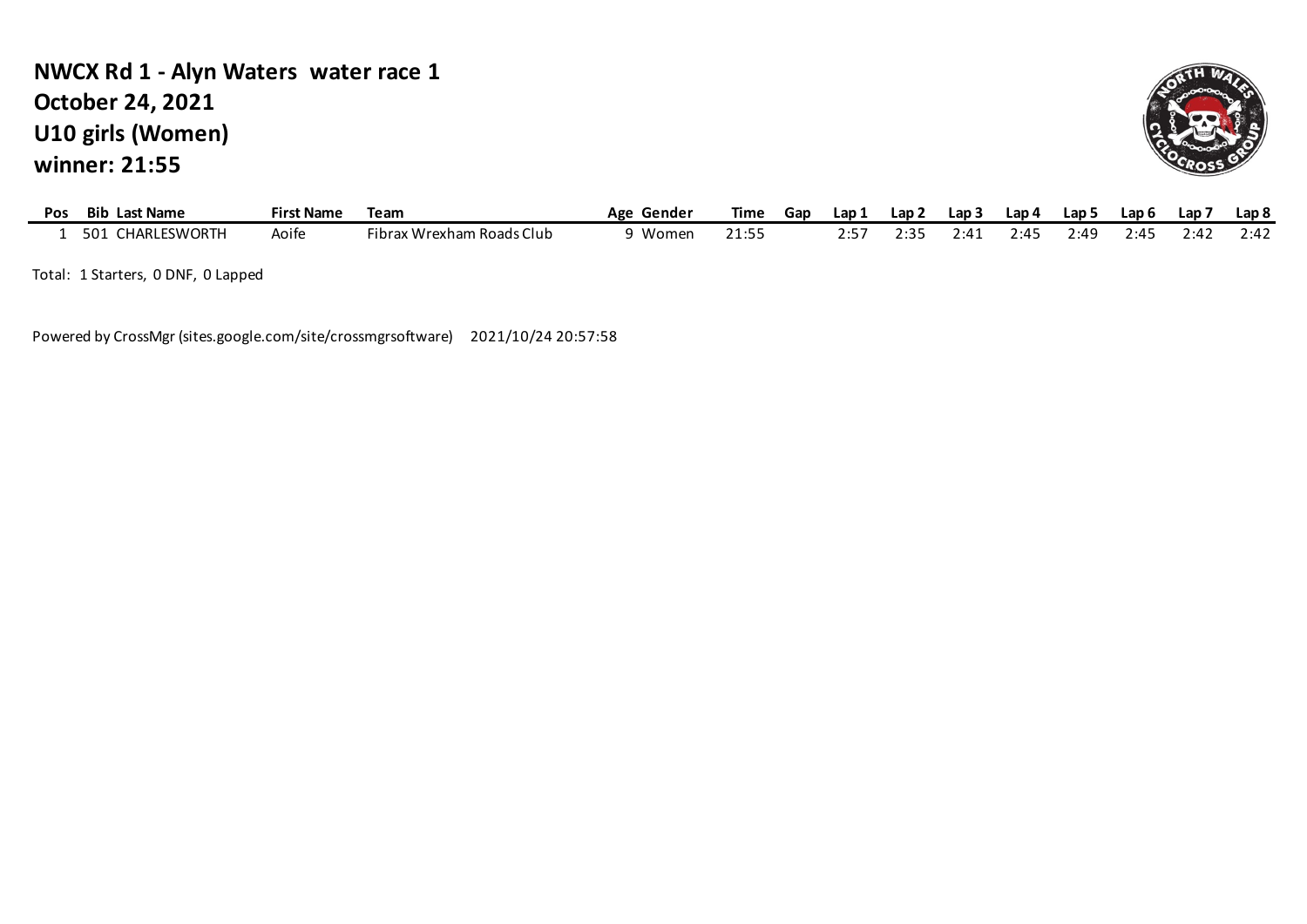## **U12 boys (Men) winner: 23:18 NWCX Rd 1 - Alyn Waters water race 1 October 24, 2021**



| Pos | <b>Bib Last Name</b> | <b>First Name</b> | Team                   | Age Gender | Time  | Gap     | Lap 1 | Lap 2 | Lap <sub>3</sub> | Lap 4 | Lap 5 | Lap 6 | Lap 7 | Lap 8 | Lap 9 | Lap10 | Lap11 |
|-----|----------------------|-------------------|------------------------|------------|-------|---------|-------|-------|------------------|-------|-------|-------|-------|-------|-------|-------|-------|
|     | 423 PAGE             | Joshua            |                        | 11 Men     | 23:18 |         | 2:13  | 2:04  | 2:05             | 2:04  | 2:09  | 2:08  | 2:13  | 2:07  | 2:10  | 2:06  | 2:00  |
|     | ! 421 HUGHES         | Joshua            | Rhyl                   | 10 Men     | 24:21 | 1'02"   | 2:18  | 1:59  | 2:05             | 2:04  | 2:02  | 2:02  | 2:06  | 2:09  | 2:53  | 1:59  | 2:43  |
|     | 425 PARR             | Osian             | Dragon Riders BMX Club | 11 Men     | 22:00 | -1 lap  | 2:24  | 2:06  | 2:07             | 2:07  | 2:15  | 2:11  | 2:18  | 2:17  | 2:12  | 2:02  |       |
|     | 422 LIPTROT          | Oliver            | <b>Rhyl CC</b>         | 11 Men     | 23:24 | -2 laps | 2:49  | 2:32  | 2:35             | 2:33  | 2:39  | 2:41  | 2:37  | 2:33  | 2:25  |       |       |

Total: 4 Starters, 0 DNF, 2 Lapped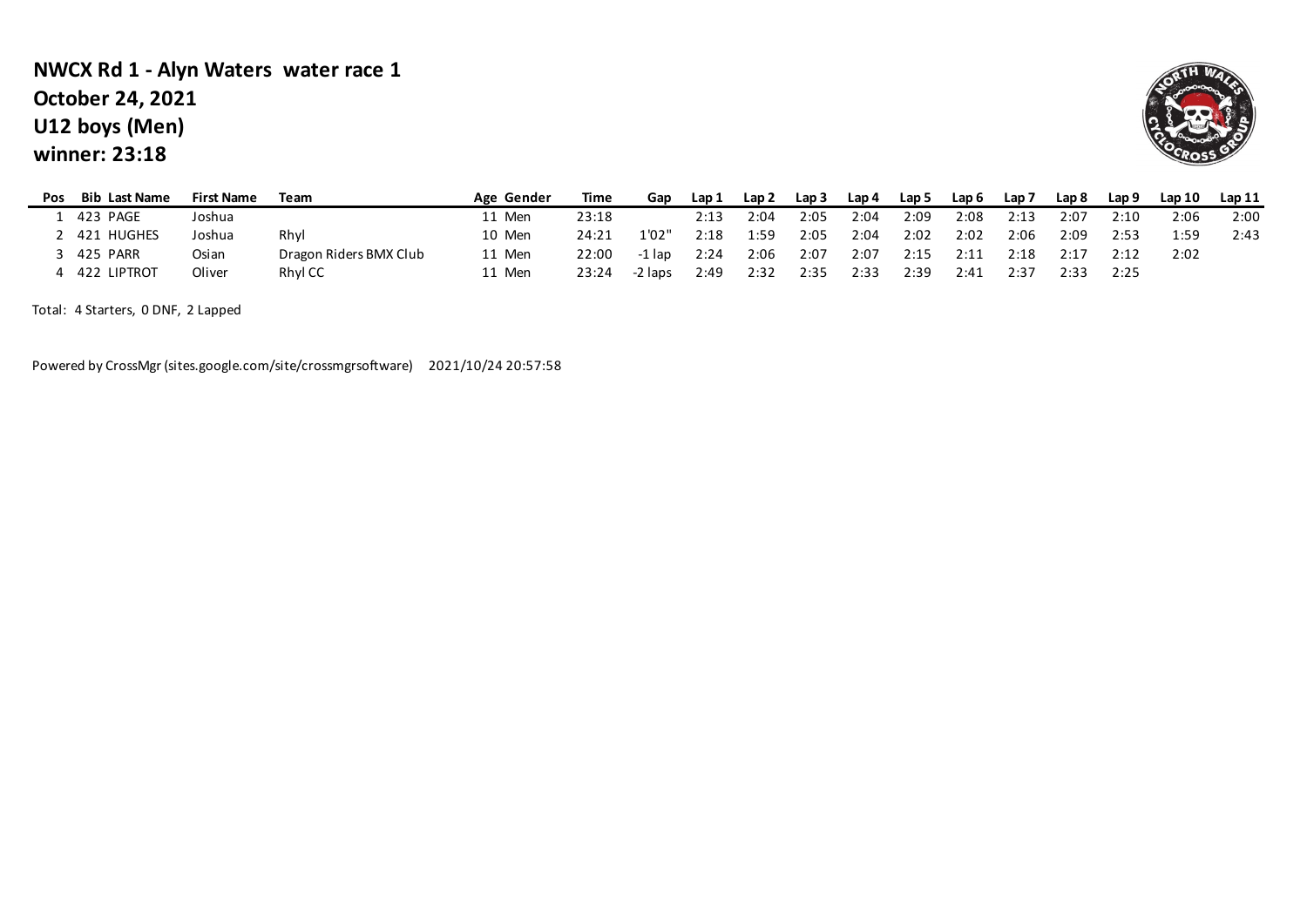### **U12 girls (Women) winner: 21:46 NWCX Rd 1 - Alyn Waters water race 1 October 24, 2021**



| Pos | <b>Bib Last Name</b>  | First Name    | Team                      | Gender<br>Age | Time  | Gap    | Lap 1 | Lap 2 | Lap 3 | Lap 4 | Lap 5 | Lap <sub>6</sub> | Lap 7 | Lap 8 | Lap <sub>9</sub> | Lap 10 | Lap11 |
|-----|-----------------------|---------------|---------------------------|---------------|-------|--------|-------|-------|-------|-------|-------|------------------|-------|-------|------------------|--------|-------|
|     | CHARLESWORTH<br>451   | Aisling       | Fibrax Wrexham Roads Club | 10 Women      | 21:46 |        | 2:03  | 1.59  | 1:59  | l:56  | 1:55  | 2:00             | 2:00  | 2:01  | 1.57             | l:56   | 1:59  |
|     | <b>ROBERTS</b><br>452 | <b>Tanwen</b> |                           | 10 Women      | 23:24 | 3 laps | 3:16  | 2:46  | 7.57  | 2:50  | 2:53  | 2:57             | 2:58  | 2:53  |                  |        |       |

Total: 2 Starters, 0 DNF, 1 Lapped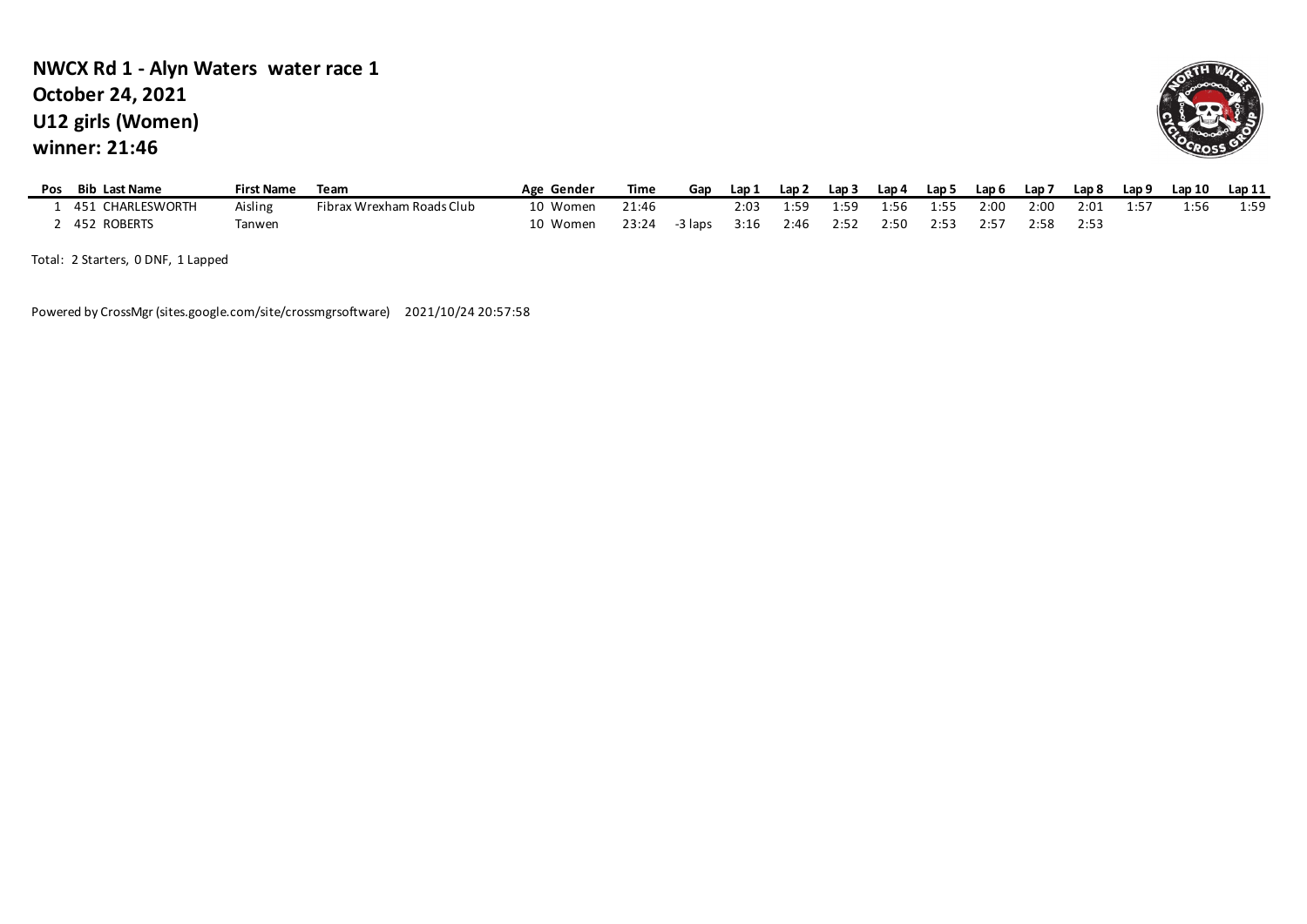# **U8 boys (Men) winner: 22:14 NWCX Rd 1 - Alyn Waters water race 1 October 24, 2021**



| Pos | <b>Bib Last Name</b> | <b>First Name</b> | Team          | Age Gender | Time  | Gap     | Lap 1 | Lap 2 | Lap <sub>3</sub> | Lap 4 | Lap 5 | Lap 6 | Lap 7 | Lap 8 | Lap 9 |
|-----|----------------------|-------------------|---------------|------------|-------|---------|-------|-------|------------------|-------|-------|-------|-------|-------|-------|
|     | 522 WARD             | Elis              | Dyffryn conwy | ' Men      | 22:14 |         | 2:54  | 2:23  | 2:23             | 2:19  | 2:24  | 2:26  | 2:24  | 2:38  | 2:22  |
|     | 524 JONES            | Macsen            |               | ' Men      | 21:57 | -1 lap  | 3:03  | 2:41  | 2:39             | 2:46  | 2:47  | 2:48  | 2:37  | 2:36  |       |
|     | 521 BOWMAN           | Jack              | N/A           | 7 Men      | 24:42 | -1 lap  | 3:21  | 2:48  | 2:51             | 2:42  | 2:54  | 3:32  | 3:07  | 3:26  |       |
|     | 523 CARTLIDGE        | Xander            | Dragon Riders | 7 Men      | 23:54 | -2 laps | 3:41  | 3:21  | 3:21             | 3:37  | 3:13  | 3:20  | 3:20  |       |       |
|     | 525 WEST             | Leo               |               | 6 Men      | 24:04 | -3 laps | 4:10  | 3:42  | 3:46             | 4:01  | 4:39  | 3:45  |       |       |       |

Total: 5 Starters, 0 DNF, 4 Lapped